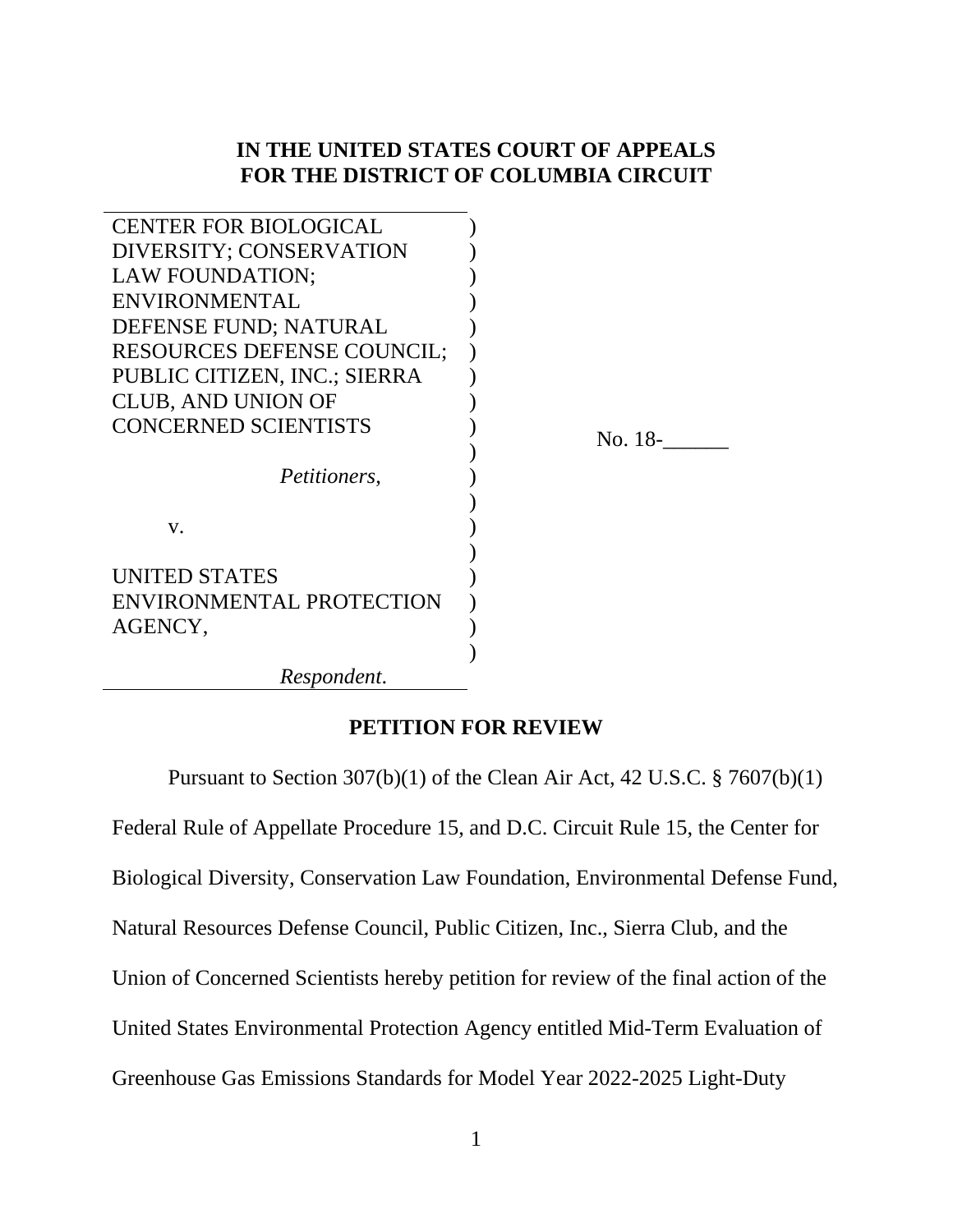Vehicles, 83 Fed. Reg. 16,077-87, published on April 13, 2018 (attached as Exhibit

A hereto).

Respectfully submitted,

*/s/ Sean H. Donahue /s/ David Doniger* Sean H. Donahue Susannah L. Weaver Matthew Littleton Donahue, Goldberg & Weaver, LLP 1111 14th Street, N.W., Suite 510A Washington, DC 20005 (202) 277-7085 *Counsel for Environmental Defense Fund*

Vickie Patton Peter Zalzal Martha Roberts Alice Henderson Environmental Defense Fund 1875 Conn. Avenue, N.W. Ste. 600 Washington, DC 20009 (202) 572-3610 *Counsel for Environmental Defense Fund*

*/s/ Howard M. Crystal* Vera P. Pardee Howard M. Crystal Center for Biological Diversity 1212 Broadway, Suite 800 Oakland, CA 94612 (415) 632-5317 *Counsel for Center for Biological Diversity*

David Doniger Benjamin Longstreth Irene Gutierrez Natural Resources Defense Council 1152 15th Street, N.W., Suite 300 Washington, DC 20005 (202) 513-6256 *Counsel for Natural Resources Defense Council*

*/s/ Joanne Spalding* Joanne Spalding Alejandra Núñez Sierra Club 2101 Webster Street, Suite 1300 Oakland, CA 94612 (415) 977-5725 *Counsel for Sierra Club*

Howard I. Fox Seth L. Johnson **Earthjustice** 1625 Massachusetts Avenue, N.W., Suite 702 Washington, DC 20036 (202) 667-4500 *Counsel for Sierra Club*